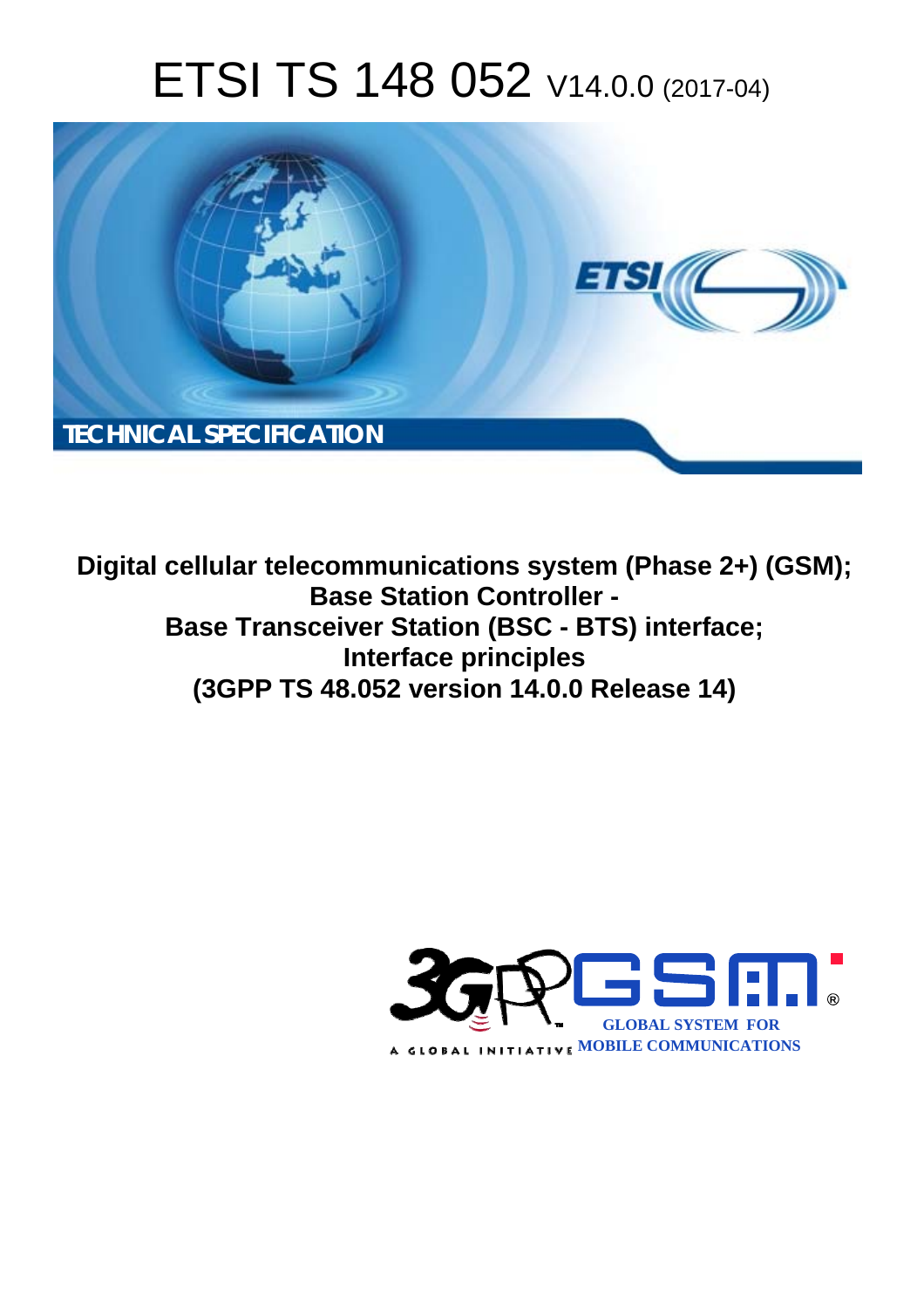Reference RTS/TSGR-0648052ve00

> Keywords GSM

#### *ETSI*

#### 650 Route des Lucioles F-06921 Sophia Antipolis Cedex - FRANCE

Tel.: +33 4 92 94 42 00 Fax: +33 4 93 65 47 16

Siret N° 348 623 562 00017 - NAF 742 C Association à but non lucratif enregistrée à la Sous-Préfecture de Grasse (06) N° 7803/88

#### *Important notice*

The present document can be downloaded from: <http://www.etsi.org/standards-search>

The present document may be made available in electronic versions and/or in print. The content of any electronic and/or print versions of the present document shall not be modified without the prior written authorization of ETSI. In case of any existing or perceived difference in contents between such versions and/or in print, the only prevailing document is the print of the Portable Document Format (PDF) version kept on a specific network drive within ETSI Secretariat.

Users of the present document should be aware that the document may be subject to revision or change of status. Information on the current status of this and other ETSI documents is available at <https://portal.etsi.org/TB/ETSIDeliverableStatus.aspx>

If you find errors in the present document, please send your comment to one of the following services: <https://portal.etsi.org/People/CommiteeSupportStaff.aspx>

#### *Copyright Notification*

No part may be reproduced or utilized in any form or by any means, electronic or mechanical, including photocopying and microfilm except as authorized by written permission of ETSI.

The content of the PDF version shall not be modified without the written authorization of ETSI. The copyright and the foregoing restriction extend to reproduction in all media.

> © European Telecommunications Standards Institute 2017. All rights reserved.

**DECT**TM, **PLUGTESTS**TM, **UMTS**TM and the ETSI logo are Trade Marks of ETSI registered for the benefit of its Members. **3GPP**TM and **LTE**™ are Trade Marks of ETSI registered for the benefit of its Members and of the 3GPP Organizational Partners.

**GSM**® and the GSM logo are Trade Marks registered and owned by the GSM Association.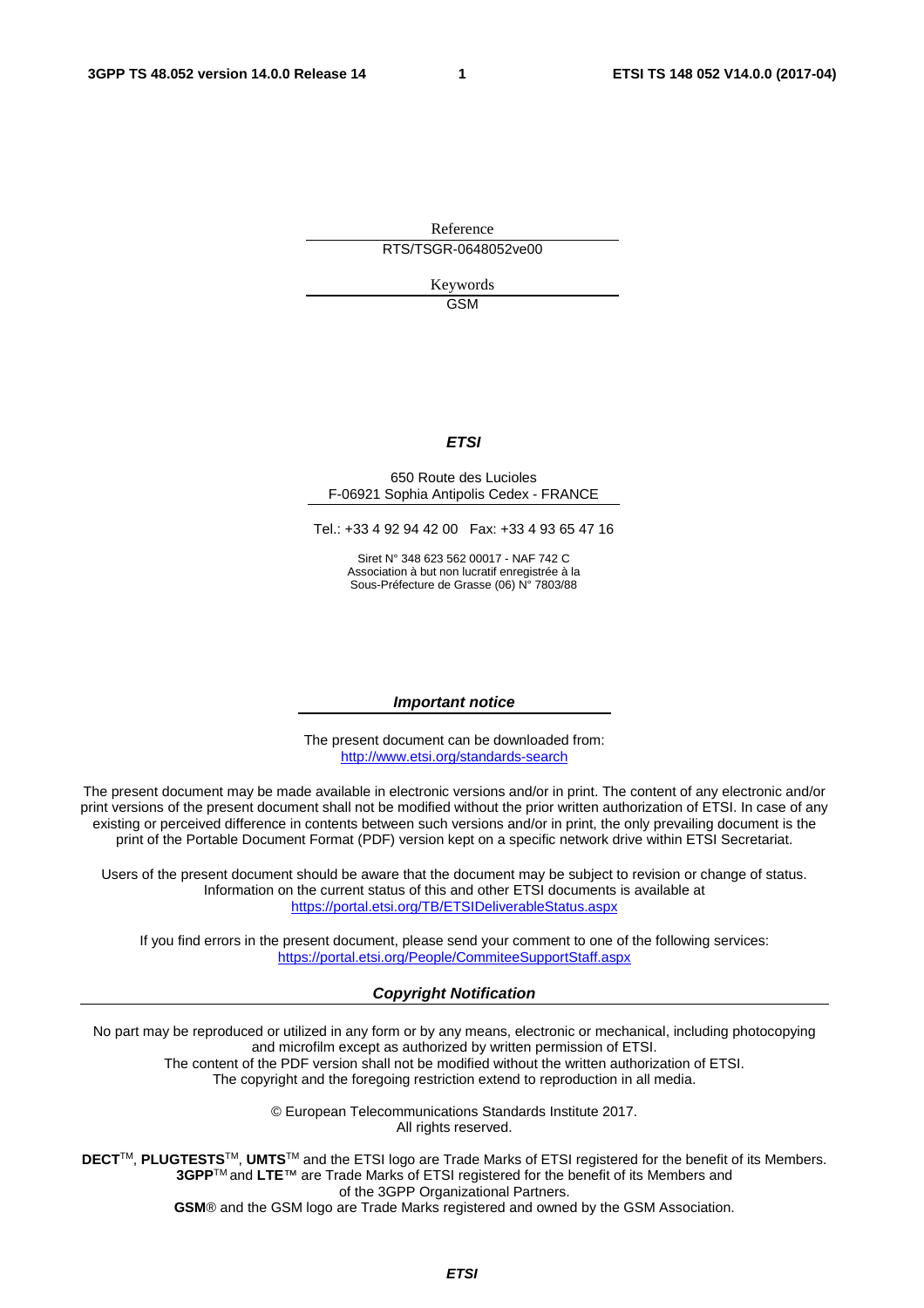### Intellectual Property Rights

IPRs essential or potentially essential to the present document may have been declared to ETSI. The information pertaining to these essential IPRs, if any, is publicly available for **ETSI members and non-members**, and can be found in ETSI SR 000 314: *"Intellectual Property Rights (IPRs); Essential, or potentially Essential, IPRs notified to ETSI in respect of ETSI standards"*, which is available from the ETSI Secretariat. Latest updates are available on the ETSI Web server ([https://ipr.etsi.org/\)](https://ipr.etsi.org/).

Pursuant to the ETSI IPR Policy, no investigation, including IPR searches, has been carried out by ETSI. No guarantee can be given as to the existence of other IPRs not referenced in ETSI SR 000 314 (or the updates on the ETSI Web server) which are, or may be, or may become, essential to the present document.

### Foreword

This Technical Specification (TS) has been produced by ETSI 3rd Generation Partnership Project (3GPP).

The present document may refer to technical specifications or reports using their 3GPP identities, UMTS identities or GSM identities. These should be interpreted as being references to the corresponding ETSI deliverables.

The cross reference between GSM, UMTS, 3GPP and ETSI identities can be found under [http://webapp.etsi.org/key/queryform.asp.](http://webapp.etsi.org/key/queryform.asp)

### Modal verbs terminology

In the present document "**shall**", "**shall not**", "**should**", "**should not**", "**may**", "**need not**", "**will**", "**will not**", "**can**" and "**cannot**" are to be interpreted as described in clause 3.2 of the [ETSI Drafting Rules](https://portal.etsi.org/Services/editHelp!/Howtostart/ETSIDraftingRules.aspx) (Verbal forms for the expression of provisions).

"**must**" and "**must not**" are **NOT** allowed in ETSI deliverables except when used in direct citation.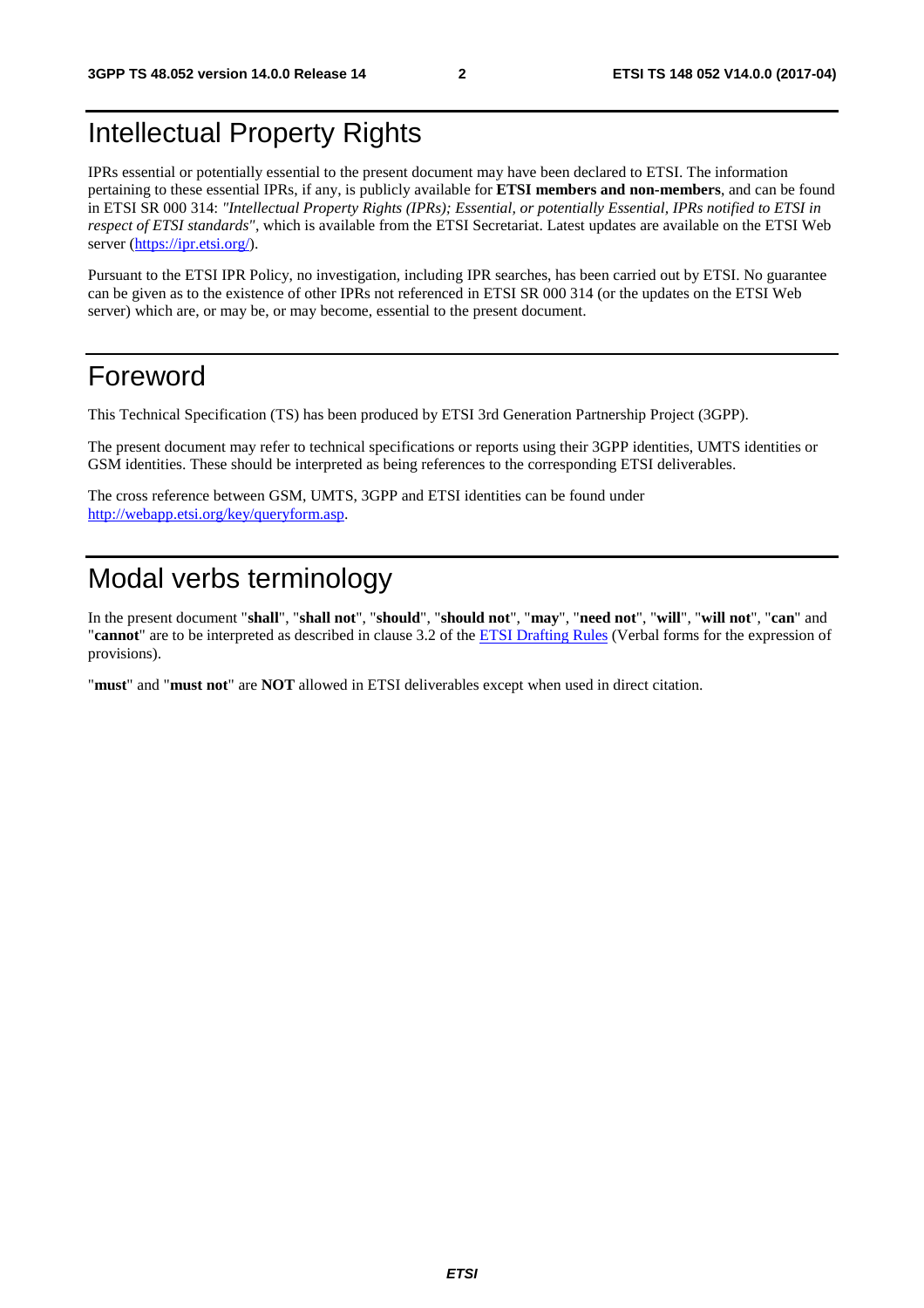$\mathbf{3}$ 

### Contents

| 1                                                                                                                                                                                                     |  |  |  |  |  |
|-------------------------------------------------------------------------------------------------------------------------------------------------------------------------------------------------------|--|--|--|--|--|
| 2                                                                                                                                                                                                     |  |  |  |  |  |
| 3<br>3.1<br>3.2                                                                                                                                                                                       |  |  |  |  |  |
| $\overline{4}$                                                                                                                                                                                        |  |  |  |  |  |
| 5<br>5.1<br>5.2<br>5.3<br>5.3.1<br>5.3.2<br>5.3.2.1<br>5.3.2.2<br>5.3.2.3<br>5.3.2.4<br>5.3.3<br>5.3.4<br>5.3.5<br>5.3.6<br>5.3.7<br>5.3.8<br>5.3.9<br>5.3.10<br>5.3.11<br>5.3.12<br>5.3.13<br>5.3.14 |  |  |  |  |  |
| 6<br>6.1                                                                                                                                                                                              |  |  |  |  |  |
| 6.2<br>$\tau$<br>7.1<br>7.2<br>7.3                                                                                                                                                                    |  |  |  |  |  |
| <b>Annex A (informative):</b>                                                                                                                                                                         |  |  |  |  |  |
|                                                                                                                                                                                                       |  |  |  |  |  |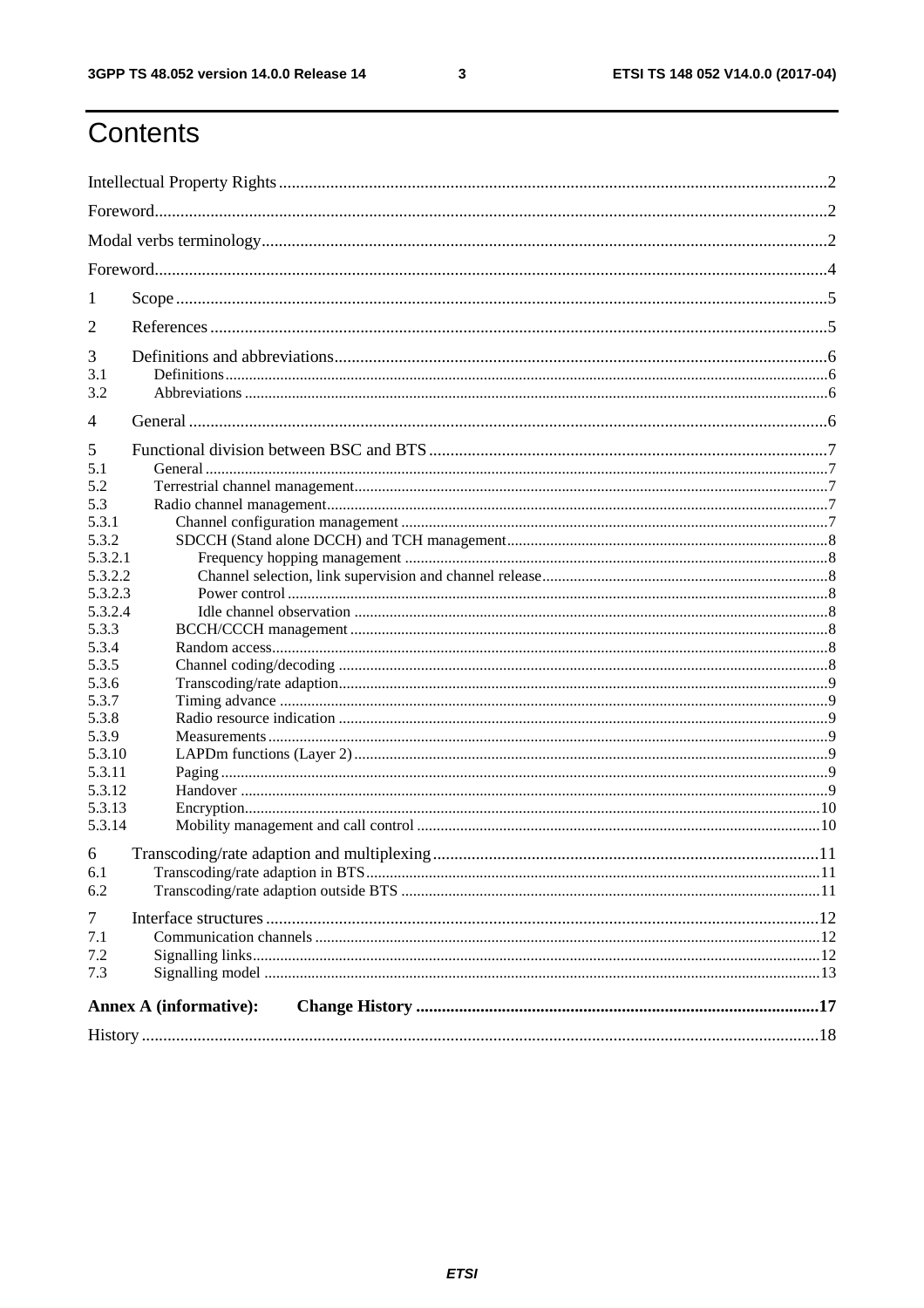### Foreword

This Technical Specification has been produced by the 3rd Generation Partnership Project (3GPP).

The contents of the present document are subject to continuing work within the TSG and may change following formal TSG approval. Should the TSG modify the contents of the present document, it will be re-released by the TSG with an identifying change of release date and an increase in version number as follows:

Version x.y.z

where:

- x the first digit:
	- 1 presented to TSG for information;
	- 2 presented to TSG for approval;
	- 3 or greater indicates TSG approved document under change control.
- y the second digit is incremented for all changes of substance, i.e. technical enhancements, corrections, updates, etc.
- z the third digit is incremented when editorial only changes have been incorporated in the document.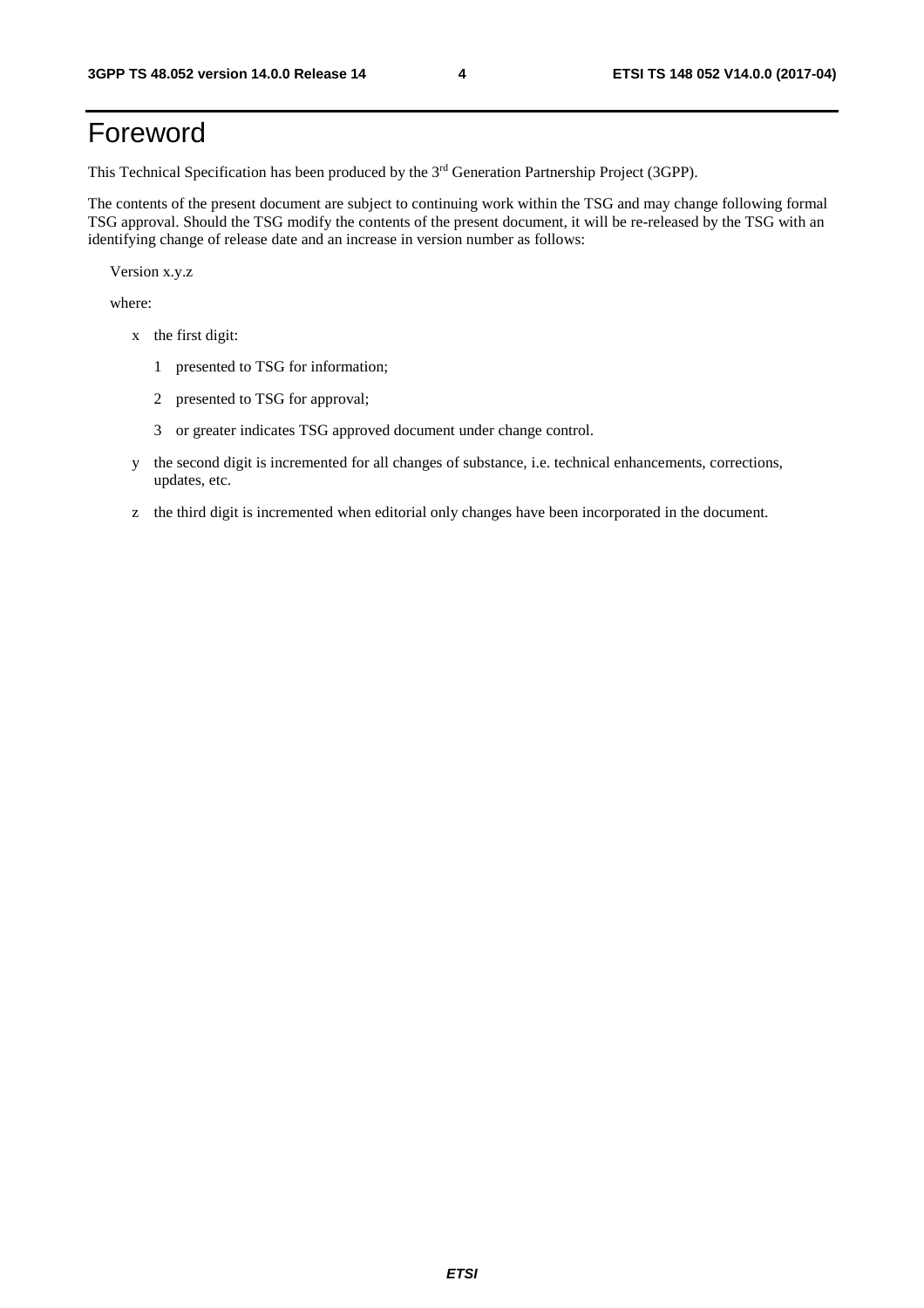### 1 Scope

The use and general aspects of the A-bis interface are given in 3GPP TS 48.051.

The present document gives the principle basis for the rest of the specifications specifying the interface between the Base Station Controller, BSC, and the Base Transceiver Station, BTS, with its transceivers, TRX. These components together form the Base Station System, BSS. (The interface between MSC and the BSS is specified in 3GPP TS 48.001 and 3GPP TS 48.020).

The intention with this interface is to get a unified way of connecting remotely located BTSs/TRXs to a BSC allowing for the interconnection of BSCs and BTSs/TRXs from different manufacturers.

In order to keep the BTS as simple as possible, BTS contains only those functions which have to recide close to the radio interface.

### 2 References

The following documents contain provisions which, through reference in this text, constitute provisions of the present document.

- References are either specific (identified by date of publication, edition number, version number, etc.) or non-specific.
- For a specific reference, subsequent revisions do not apply.
- For a non-specific reference, the latest version applies. In the case of a reference to a 3GPP document (including a GSM document), a non-specific reference implicitly refers to the latest version of that document *in the same Release as the present document*.
- [1] 3GPP TR 21.905: "Vocabulary for 3GPP Specifications".
- [2] 3GPP TS 48.001: "Base Station System Mobile services Switching Centre (BSS MSC) interface; General aspects".
- [3] 3GPP TS 48.002: "Base Station System Mobile-services Switching Centre (BSS MSC) interface Interface principles".
- [4] Void.
- [5] 3GPP TS 48.006: "Signalling transport mechanism specification for the Base Station System Mobile-services Switching Centre (BSS-MSC) interface".
- [6] Void.
- [7] 3GPP TS 48.020: "Rate adaption on the Base Station System Mobile-services Switching Centre (BSS-MSC) interface".
- [8] 3GPP TS 48.051: "Base Station Controller Base Transceiver Station (BSC-BTS) interface; General aspects".
- [9] 3GPP TS 48.058: "Base Station Controller Base Transceiver Station (BSC-BTS) interface; Layer 3 specification".
- [10] 3GPP TS 48.060: "Inband control of remote transcoders and rate adaptors for full rate traffic channels".
- [11] 3GPP TS 48.061: "Inband control of remote transcoders and rate adaptors for half rate traffic channels".
- [12] Void.
- [13] 3GPP TS 23.002: "Network Architecture".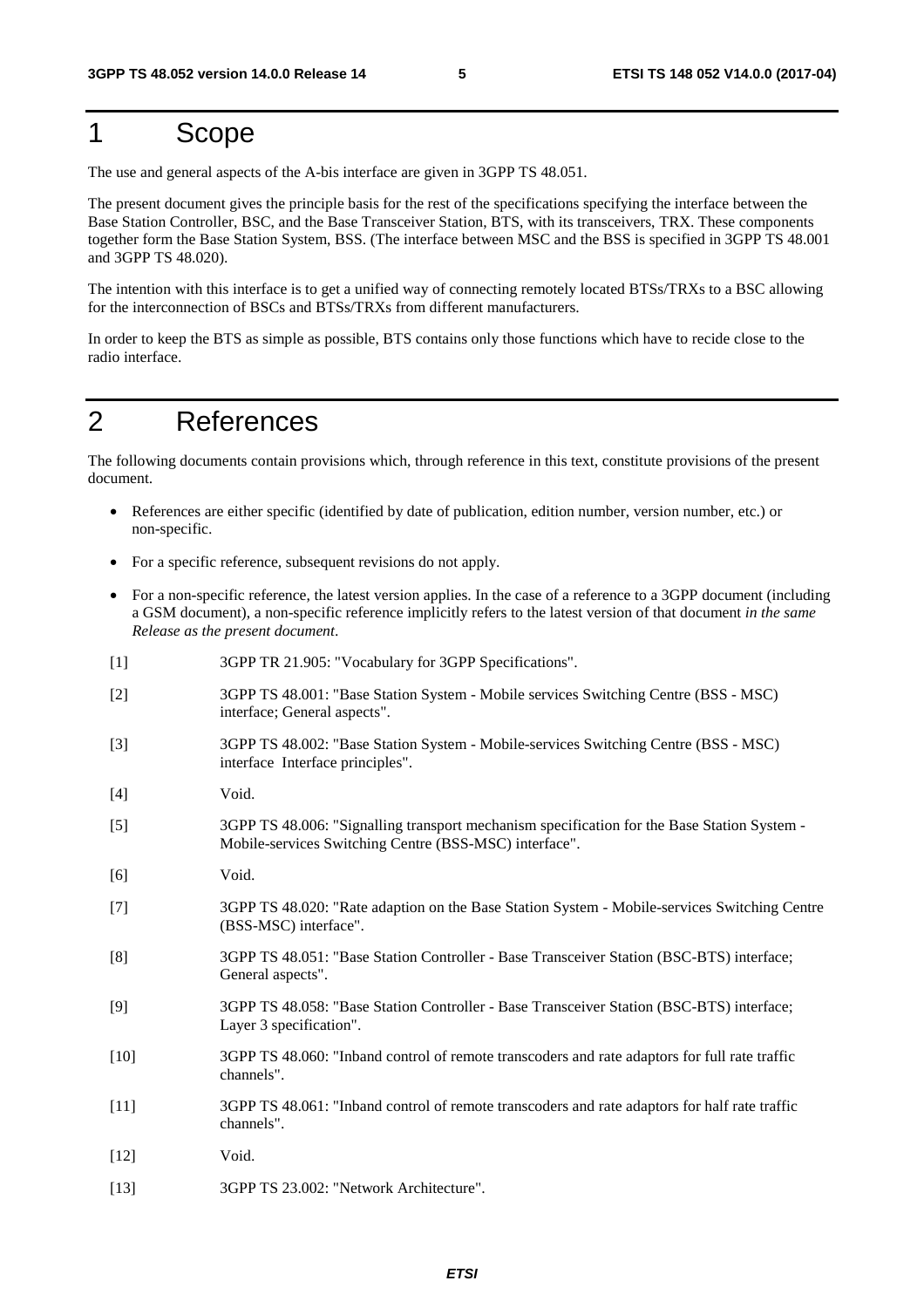### 3 Definitions and abbreviations

#### 3.1 Definitions

For the purposes of the present document, the following terms and definitions apply:

**Base Station System (BSS):** system of base station equipment (transceivers, controllers, etc..) which is viewed by the MSC through a single interface as defined by the 3GPP TS 48.0xx series of recommendations, as being the entity responsible for communicating with Mobile Stations in a certain area. The radio equipment of a BSS may cover one or more cells. A BSS may consist of one or more base stations. If an internal interface according to the 3GPP TS 48.05x series at recommendations is implemented, then the BSS shall consist of one Base Station Controller (BSC) and several Base Transceiver Stations (BTSs).

NOTE: The functionality is described in 3GPP TS 48.001.

**Base Station Controller (BSC):** network component in the PLMN with the functions for control of one or more Base Transceiver Stations (BTSs).

**Base Transceiver Station (BTS):** network component which serves one cell, and is controlled by a Base Station Controller. The BTS can consist of one or more TRXs with or without common control equipment.

**Cell:** See 3GPP TS 23.002.

**Transceiver (TRX):** in the GSM PLMN is the functional entity which supports the 8 basic radio channels of the same TDMA-frame.

**Base Control Function (BCF):** functional entity which handles common control functions within a BTS, e.g. frequency hopping sequences etc.

At a multi BTS site, one of the BCFs can also be choosen to perform functions common to the site (e.g. external alarms, power supply, time base).

#### 3.2 Abbreviations

For the purposes of the present document, the abbreviations given in 3GPP TR 21.905 apply.

### 4 General

3GPP TS 48.001 and 3GPP TS 48.020 specify the functional split and interface between MSC and the Base Station System, BSS, the A- interface.

The BSS can be further subdivided into one BSC controlling one or more BTSs, each consisting of one or more TRXs. The interface treated by the present document is the interface between a BSC and a BTS. It is denoted the A-bisinterface.

The A-bis-interface is capable of supporting three different internal BTS configurations:

- one single TRX;
- a collection of TRXs where all are served by a common physical connection;
- a collection of TRXs, each served by its own physical connection.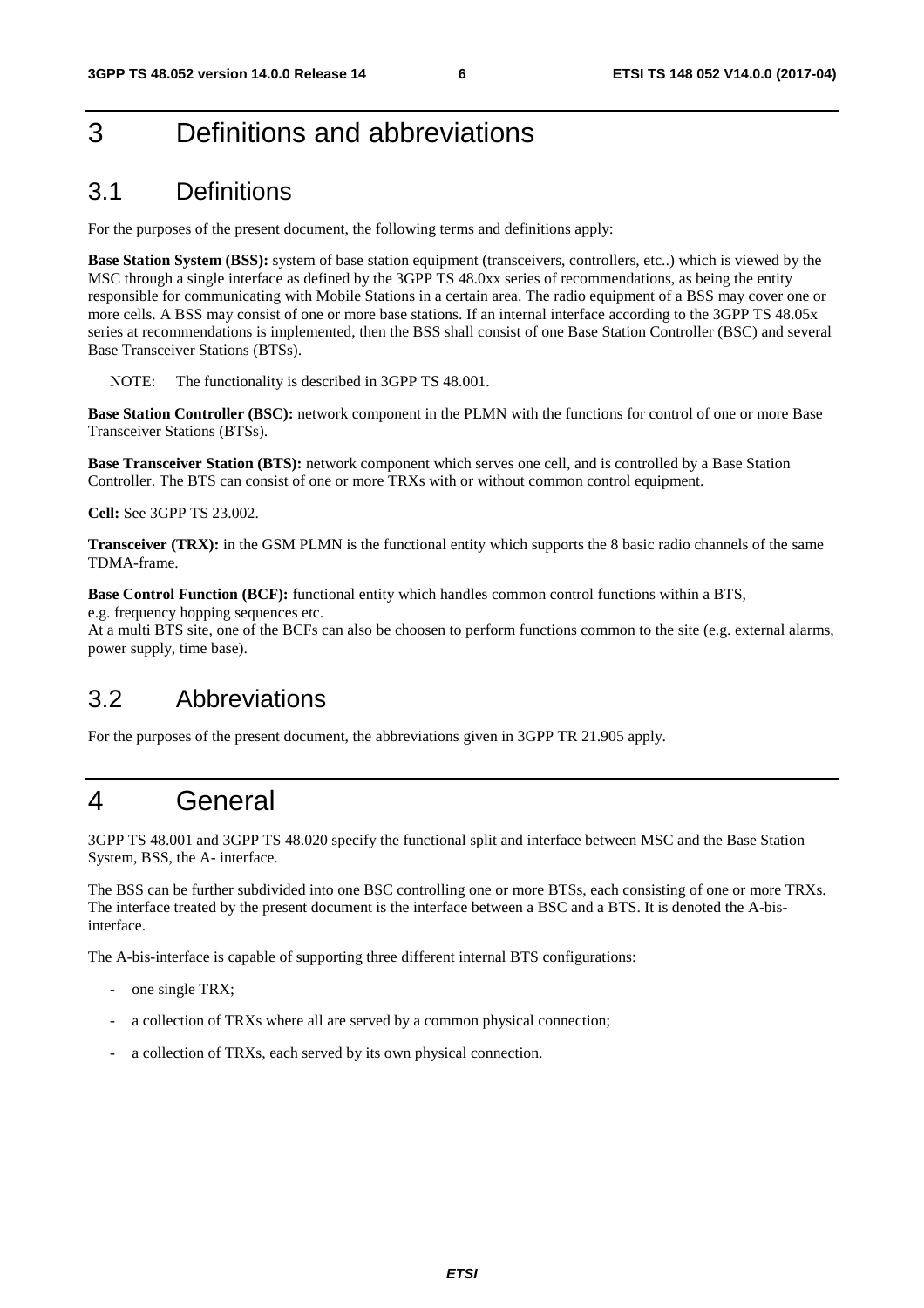Figure 4.1 shows some possible configurations.



**Figure 4.1: BSS Subdivision and Interfaces** 

The present document is based on the use of digital transmission system interfaces, either at 2 048 kbit/s or at 64 kbit/s. Furthermore, the use of a subrate of 16 kbit/s and/or 8 kbit/s is supported for coded speech or rate adapted data.

This interface will support the transcoder positioned either inside or outside BTS. In the latter case, remote control (synchronisation) of the transcoder is used.

### 5 Functional division between BSC and BTS

#### 5.1 General

In Technical Specification 3GPP TS 48.001 the functional division between MSC and BSS is described. This clause describes the further subdivision of functions between BSC and BTS/TRX required for the A-bis interface. A summary can be found in table 5.1. Some general requirements on the functionality of the A-bis interface are also specified.

### 5.2 Terrestrial channel management

There is a unique mapping from traffic channels on the radio path to the terrestrial traffic channels. BSC makes the choice of radio channel and thereby also of the terrestrial channel for a call.

### 5.3 Radio channel management

#### 5.3.1 Channel configuration management

The channel configuration is controlled between the BSC and OMC. Current configuration is downloaded from OMC to BSC which then controls the use of the radio channels (TDMA time slots for BCCH/CCCH, TCHs, SDCCHs etc).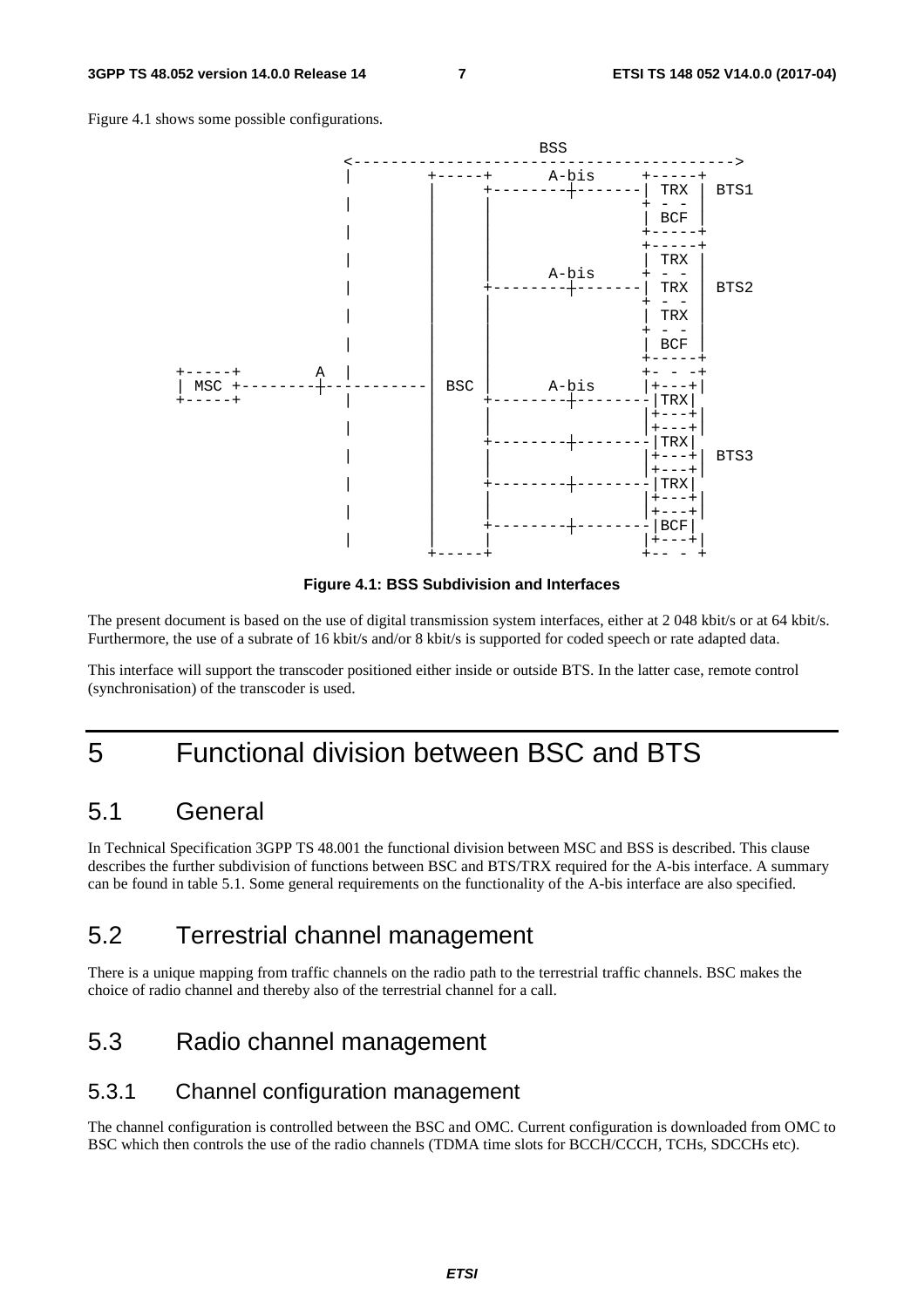#### 5.3.2 SDCCH (Stand alone DCCH) and TCH management

#### 5.3.2.1 Frequency hopping management

The hopping sequences for each BTS (cell) is downloaded from OMC to BSC. It is then the responsibility of BSC to download this information to each BTS and also to send the corresponding BCCH information to be transmitted in the BCCH time slots.

#### 5.3.2.2 Channel selection, link supervision and channel release

These functions are controlled by BSC. For channel selection BSC has to have information on blocked radio channels and also on interference level on idle channels.

In the assignment messages to MS (Immediate Assign, Assign Command and Handover Command), a Starting Time parameter is included. This starting time is based on the frame number on the (new) BTS. Before sending the assign message to MS, BSC has to be informed on the current frame number in BTS.

When assigning a channel, BSC shall inform BTS on relevant parameters, e.g. channel type, channel coding, rate adaption, starting time.

#### 5.3.2.3 Power control

The ordered MS power level is sent in the 16 bit L1-header of SACCH- blocks on the downlink and the actual power level used by MS is reported in the corresponding L1-header on the uplink. This header is inserted (downlink) and extracted (uplink) by BTS/TRX.

The determination of required power level in MS is based on uplink radio measurements made by BTS/TRX and reported to BSC. The basic control of this power is performed by BSC and the dynamic regulation is performed by BSC or optionally by BTS. If BTS supports dynamic MS power regulation, BSC can indicate whether BTS is to regulate the MS power and if so, also the parameters required by BTS.

The required TRX transmission power level on a channel is based on reported measurements performed by MS. The dynamic control of this power is optional. If supported, the basic control is performed by BSC and the dynamic regulation is performed by BSC or optionally by BTS. If BTS supports dynamic TRX transmission power regulation, BSC can indicate whether BTS is to regulate the transmission power and if so, also the parameters required by BTS.

#### 5.3.2.4 Idle channel observation

Idle channels are monitored by BTS.

#### 5.3.3 BCCH/CCCH management

TRX knows the timing of BCCH/CCCH slots (not known by BSC). The actual timing of BCCH/CCCH blocks therefore has to be made by BTS/TRX, including the scheduling of Paging Request messages on paging sub-channels.

BCCH information is downloaded to BTS.

#### 5.3.4 Random access

Detection of a random access attempt has to be made by TRX which then sends a message to BSC containing the required timing advance, the frame number of the access attempt and the 8 bit Channel Request message sent by MS in the access burst. This information is then included by BSC in the following Immediate Assign message sent to MS.

#### 5.3.5 Channel coding/decoding

The error protection coding and decoding is made by BTS/TRX.

Different coding and interleaving schemes are used for speech and data calls. This information has to be signalled from BSC to BTS on a per call basis.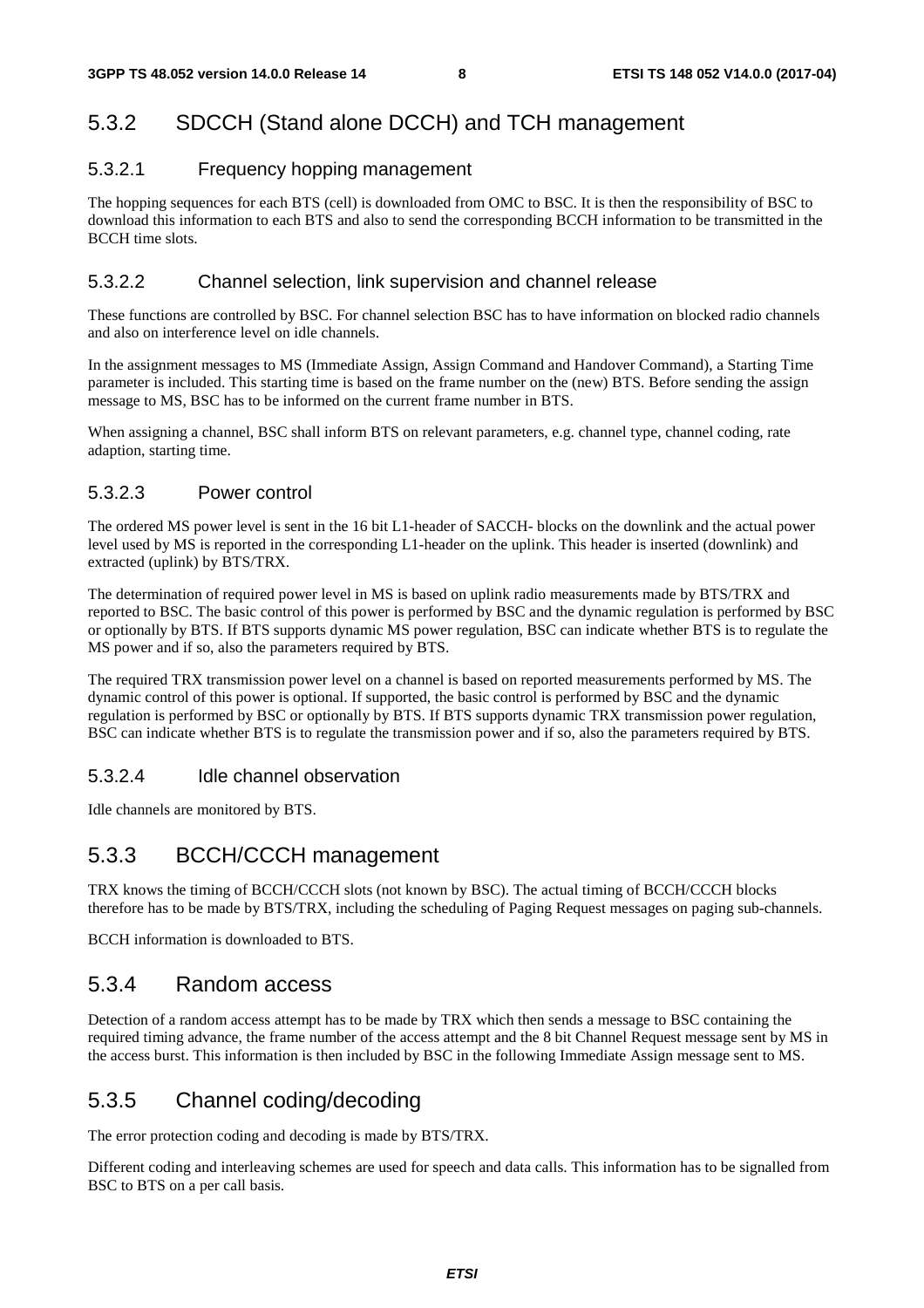#### 5.3.6 Transcoding/rate adaption

The A-bis interface has to allow for the transcoder/rate adaptor being positioned either inside or outside BTS.

#### 5.3.7 Timing advance

Timing advance has to be determined by TRX.

When MS is on a dedicated channel (SDCCH, TCH), the required timing advance (TA) is sent to MS and the actual timing advance is reported by MS in the 16 bit L1-header of the SACCH blocks.

At handover access, TA is determined by TRX and reported to MS in the PHYsical INFOrmation message sent by BTS/TRX.

At random access, TA is determined by TRX but in those cases, TA has to be reported to BSC for inclusion in the IMMediate ASSIGN message sent to MS by BSC.

#### 5.3.8 Radio resource indication

BTS reports on status (interference level, blocking etc.) of idle channels to BSC on a regular basis.

#### 5.3.9 Measurements

MS measures the downlink received level and quality from the serving cell and the received level from surrounding cells. The results from these measurements are reported by MS in Measurement Report messages on SACCH.

Uplink received level and quality are measured by BTS/TRX. The parameters for the uplink measurements are equivalent to the parameters used by MS for the corresponding downlink measurements (averaging period and dynamic range).

The support of forwarding this basic raw measurement data over the A-bis interface is mandatory. Additionally, BTS and BSC may optionally support some pre-processing in BTS of this data.

#### 5.3.10 LAPDm functions (Layer 2)

Layer 2 on the radio interface (LAPDm) is terminated at BTS/TRX. Between BTS and BSC, LAPD is used.

#### 5.3.11 Paging

Paging is initiated by MSC via BSC.

BSC determines the paging group to be used based on IMSI of the MS to be paged. The paging group value is sent to BTS together with the TMSI or IMSI.

Based on the paging group information, BTS/TRX will build the relevant PAGING REQUEST message and execute the transmission of the message in the correct paging sub-channel.

#### 5.3.12 Handover

No handover recognition or decision is made by BTS.

However, BTS/TRX has to detect the handover access made by a handed over MS. BTS/TRX also checks the Handover Reference value sent by MS in the handover access burst against the Handover Reference value received from BSC in the channel activation command. In case of an asynchronous handover, BTS/TRX then builds the PHYsical INFOrmation message (including the Timing Advance value) and sends it to MS. The handover access is also reported to BSC.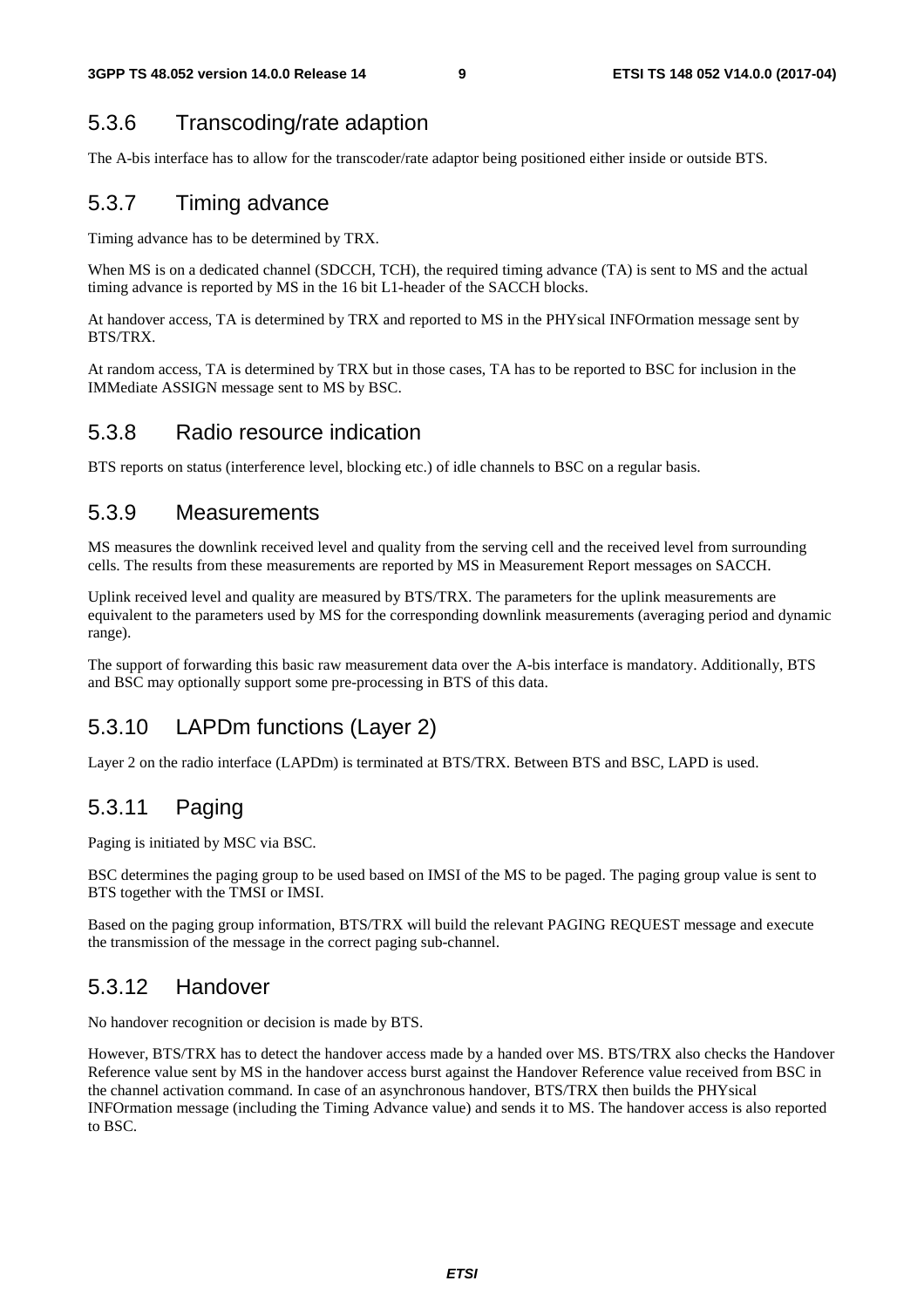### 5.3.13 Encryption

Encryption and decryption is made of the complete outgoing bit stream (except for preambles/synch words). This therefore has to be made by TRX. The encryption key has to be downloaded to BTS/TRX before encryption starts. Special control messages are therefore required between BSC and BTS/TRX.

#### 5.3.14 Mobility management and call control

All mobility management and call control functions recide in MSC.

| <b>FUNCTION</b>                     |          | Location   |                |  |  |
|-------------------------------------|----------|------------|----------------|--|--|
|                                     |          | <b>BTS</b> | <b>BSC/MSC</b> |  |  |
| TERRESTRIAL CHANNEL MANAGEMENT      |          |            |                |  |  |
| MSC-BSC channels                    |          |            |                |  |  |
| Channel allocation                  |          |            | x              |  |  |
| <b>Blocking indication</b>          |          |            | x              |  |  |
|                                     |          |            |                |  |  |
| <b>BSC-BTS</b> channels             |          |            |                |  |  |
| Channel allocation                  |          |            | х              |  |  |
| <b>Blocking indication</b>          |          | x          |                |  |  |
|                                     |          |            |                |  |  |
| RADIO CHANNEL MANAGEMENT            |          |            |                |  |  |
| Channel configuration management    |          |            | x              |  |  |
|                                     |          |            |                |  |  |
| Frequency Hopping                   |          |            |                |  |  |
| Management                          |          |            | x              |  |  |
| Execution                           |          | x          |                |  |  |
|                                     |          |            |                |  |  |
| <b>TCH</b> management               |          |            |                |  |  |
| Channel allocation (choice)         |          |            | x              |  |  |
| Link supervision                    |          |            | x              |  |  |
| Channel release                     |          |            | x              |  |  |
| Idle channel observation            |          | X          |                |  |  |
| Power control determination         | (note 3) | x          | x              |  |  |
|                                     |          |            |                |  |  |
| SDCCH management (Stand alone DCCH) |          |            |                |  |  |
| SDCCH allocation                    |          |            | х              |  |  |
| Link supervision                    |          |            | x              |  |  |
| Channel release                     |          |            | x              |  |  |
| Power control determination         | (note 3) | x          | x              |  |  |
|                                     |          |            |                |  |  |
| <b>BCCH/CCCH</b> management         |          |            |                |  |  |
| Scheduling of messages              |          |            |                |  |  |
| Management                          |          |            | x              |  |  |
| Execution                           |          | х          |                |  |  |
|                                     |          |            |                |  |  |
| Random access                       |          |            |                |  |  |
| Access detection                    |          | x          |                |  |  |
| Immediate assign (access grant)     |          |            | x              |  |  |
|                                     |          |            |                |  |  |
| Channel coding/decoding             |          | Χ          |                |  |  |
|                                     |          |            |                |  |  |
| Transcoding/rate adaption           | (note 1) | x          |                |  |  |
|                                     |          |            |                |  |  |
| Measurements                        |          |            |                |  |  |
| Uplink measuring                    | (note 2) | x          |                |  |  |
| Processing of reports from MS/TRX   | (note 4) | x          | х              |  |  |
| <b>Traffic measurements</b>         |          |            | x              |  |  |
|                                     |          |            |                |  |  |
| Timing advance                      |          |            |                |  |  |
| Calculation                         |          | x          |                |  |  |
| Signalling to MS at random access   |          |            | x              |  |  |

#### **Table 5.1: Summary of functional division between BTS and BSC/MSC**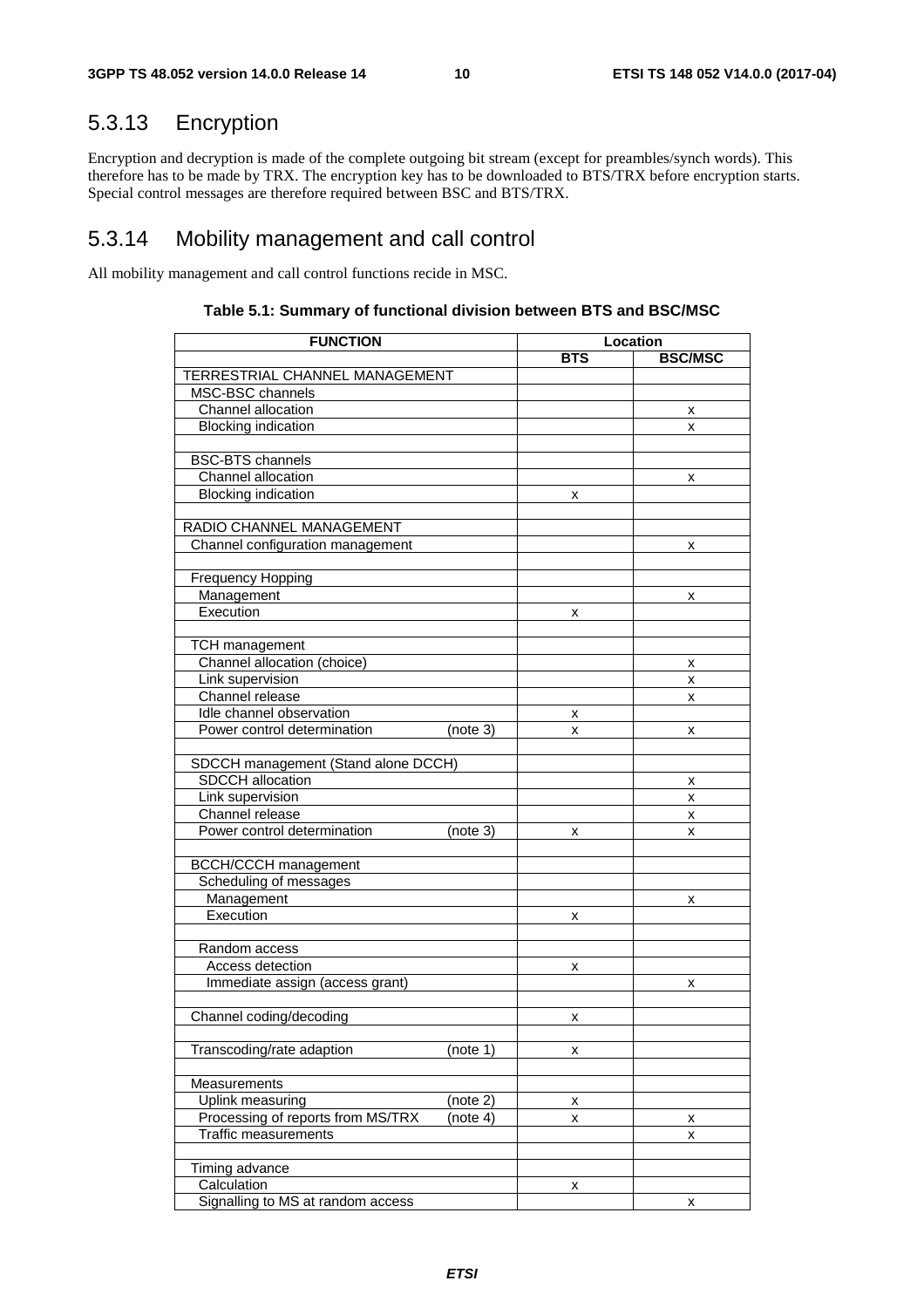| <b>FUNCTION</b>                                                                          | Location   |                |  |
|------------------------------------------------------------------------------------------|------------|----------------|--|
|                                                                                          | <b>BTS</b> | <b>BSC/MSC</b> |  |
| Signalling to MS at handover                                                             | x          |                |  |
| Signalling to MS during call                                                             | x          |                |  |
|                                                                                          |            |                |  |
| Radio resource indication                                                                |            |                |  |
| Report status of idle channels                                                           | x          |                |  |
|                                                                                          |            |                |  |
| LAPDm functions (Layer 2)                                                                | x          |                |  |
|                                                                                          |            |                |  |
| Encryption                                                                               |            |                |  |
| Management                                                                               |            | x              |  |
| Execution (Key from BSC)                                                                 | x          |                |  |
|                                                                                          |            |                |  |
| Paging                                                                                   |            |                |  |
| Initiation                                                                               |            | x              |  |
| DRX paging                                                                               |            |                |  |
| Management                                                                               |            | x              |  |
| Execution                                                                                | x          |                |  |
|                                                                                          |            |                |  |
| Handover                                                                                 |            |                |  |
| BSC internal, one cell                                                                   |            | x              |  |
| BSC internal, between cells                                                              |            | x              |  |
| <b>BSC</b> external                                                                      |            |                |  |
| recognition, radio reason                                                                |            | x              |  |
| recognition, traffic reason                                                              |            | x              |  |
| decision                                                                                 |            | x              |  |
| execution                                                                                |            | x              |  |
| Handover access detection                                                                | x          |                |  |
|                                                                                          |            |                |  |
| MOBILITY MANAGEMENT                                                                      |            |                |  |
| Authentication                                                                           |            | x              |  |
| Location updating                                                                        |            | x              |  |
|                                                                                          |            |                |  |
| <b>CALL CONTROL</b>                                                                      |            | x              |  |
| NOTE 1:<br>Although the transcoder is always controlled by the BTS, it can optionally be |            |                |  |
| located outside the BTS (e.g. at the BSC or at the MSC site). In that case,              |            |                |  |
| remote control is performed by BTS using inchannel signalling.                           |            |                |  |
| Including averaging comparable to what is done in the MS.<br>NOTE 2:                     |            |                |  |
| NOTE 3: The support of power level determination in BTS is optional.                     |            |                |  |
| NOTE 4:<br>The support of forwarding all raw measurement data from MS/TRX over the A-    |            |                |  |
| bis interface and the processing of it in BSC is mandatory. The BTS/BSC may              |            |                |  |
| additionally support also some pre- processing in BTS of this raw data.                  |            |                |  |

### 6 Transcoding/rate adaption and multiplexing

The interface supports two options: transcoding/rate adaption performed in BTS or outside BTS.

### 6.1 Transcoding/rate adaption in BTS

The transcoding of speech to normal 64 kbit/s A-law is performed within BTS.

Data may be rate adapted or submultiplexed to 64 kbit/s circuits.

### 6.2 Transcoding/rate adaption outside BTS

In this case the transcoder/rate adaptor is considered as part of the BSC.

The channel coding/decoding is performed by BTS/TRX. The choice of coding/interleaving has to be signalled from BSC to BTS.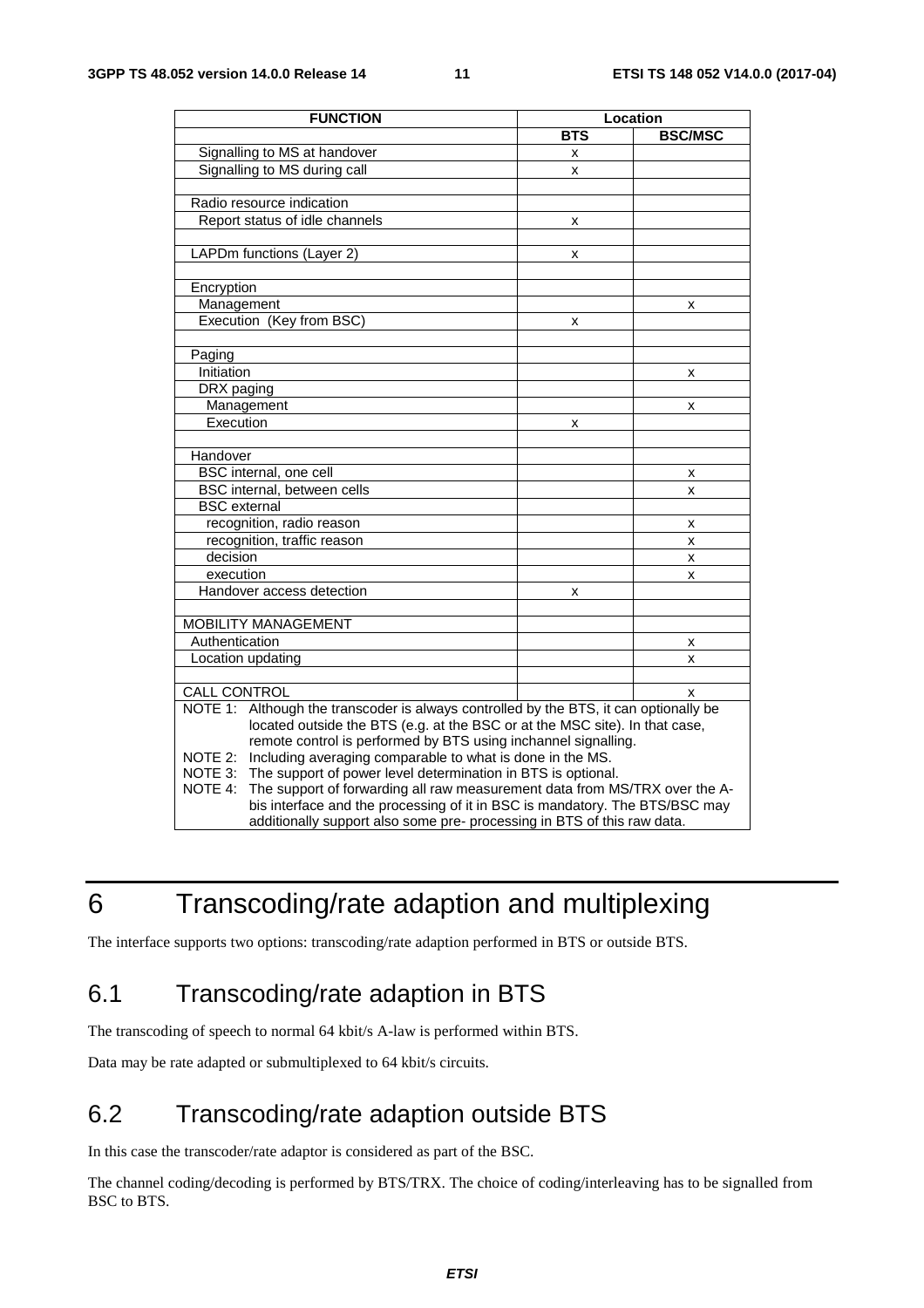The remote speech transcoder has to have knowledge of some radio parameters for an efficient decoding. In addition, the timing of the transcoder has to be aligned with the transmission of the frames over radio such that the frames from BSC arrive synchronized with the transmission over radio (minimizes delay due to remote transcoder). For this control and time alignment of the transcoder, inband signalling is used within a 16 kbit/s or an 8 kbit/s channel carrying speech or data, signalling and synchronisation. This remote control of the transcoder is specified in Technical Specifications 3GPP TS 48.060 (full rate traffic channels, 16 kbit/s submultiplexing only) and 3GPP TS 48.061 (half rate traffic channels, 16 or 8 kbit/s submultiplexing).

For data, rate adaption to subrate 16 or 8 kbit/s is performed within BTS.

For the link BTS-BSC, the following possibilities are foreseen:

- rate adaption of 16 kbit/s or 8 kbit/s speech + control or 16 kbit/s data + control to 64 kbit/s (one radio traffic channel per 64 kbit/s terrestrial channel);
- multiplexing of 16 kbit/s or 8 kbit/s speech + control or 16 kbit/s or 8 kbit/s data + control into one 64 kbit/s channel (up to eight radio traffic channels per 64 kbit/s terrestrial channel).

### 7 Interface structures

#### 7.1 Communication channels

The A-bis interface is considered to have two types of communication channels (see figure 7.1):

- traffic channel (SDC) at 8 kbit/s, 16 kbit/s or 64 kbit/s carrying speech or data of one radio traffic channel (Bm or Lm channel);
- signalling channels (SCH) at 16 kbit/s, 32 kbit/s or 64 kbit/s, carrying signalling information (both BSC-MS and BSC-BTS signalling).



**Figure 7.1: Communication Channel Types** 

#### 7.2 Signalling links

The addressing of TRXs and BCF is made using separate TEIs for each TRX and BCF.

Three logical links are defined for each TEI:

- RSL: Radio Signalling Link used for supporting traffic management procedures (MS to network communication). One link per TRX.
- OML: Operations and Maintenance Link used for supporting network management procedures (transferring operations and maintenance messages). One link per TRX and BCF.
- L2ML: Layer 2 Management Link used for transferring layer 2 management messages to TRX or BCF. One link per TRX and BCF.

A logical diagram for the architecture of the signalling links is given in figure 7.2.

Only point to point signalling links are used.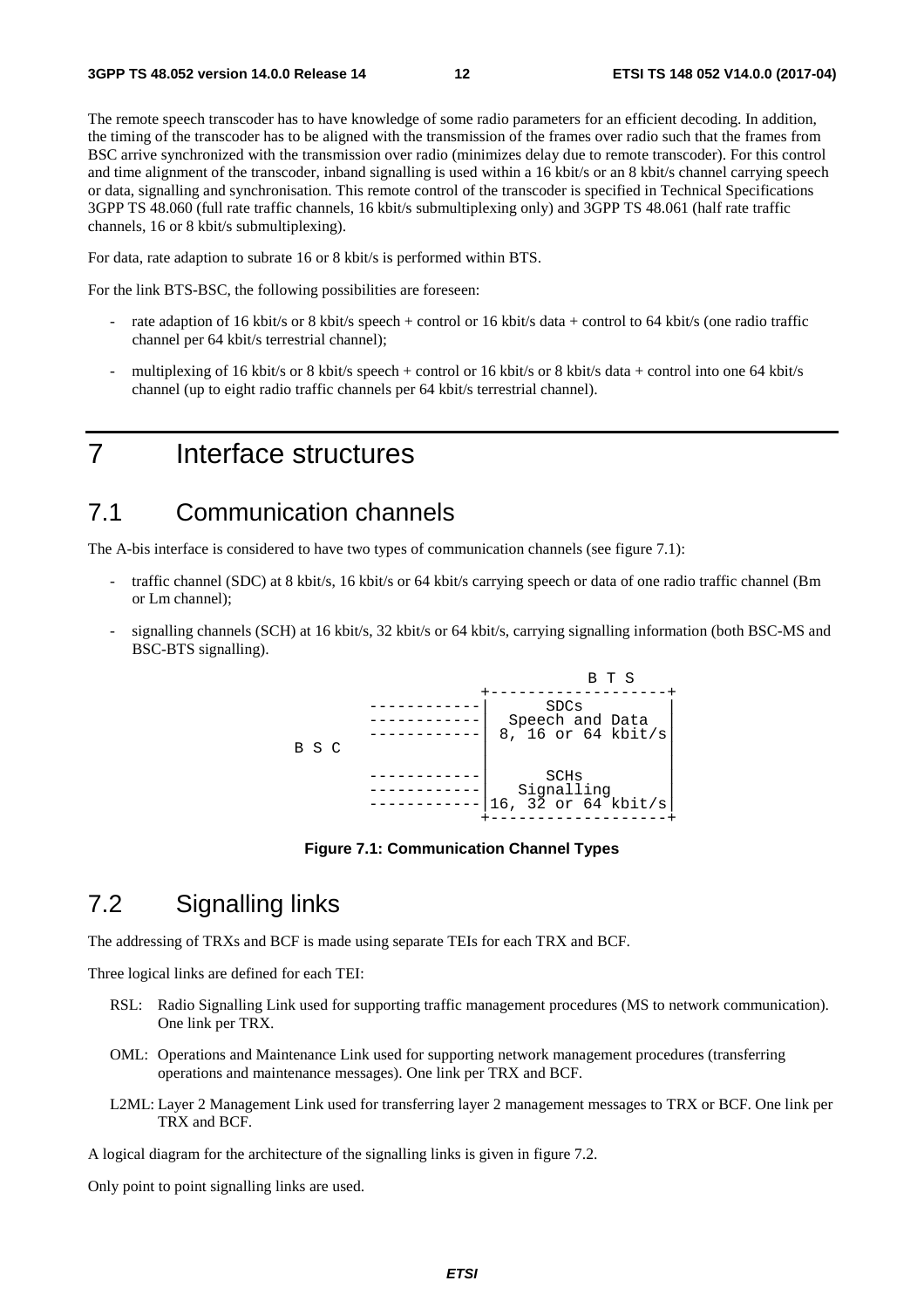SMS messages are also carried on the signalling links.



**Figure 7.2: Logical L2 links of A-bis interface** 

### 7.3 Signalling model

A signalling model for the A-bis interface and its signalling environment can be found in figure 7.3.

CM and MM messages are not interpreted by BSC or BTS. Over the A interface they are tranferred using DTAP (Direct Transfer Application Part) and over the A-bis interface they are transferred as transparent messages.

RR messages are mapped to BSSAP (BSS Application Part) in BSC. In BTS, most of them are handled as transparent messages. However, some of them have to be interpreted by BTS (e.g. random access, start ciphering, paging). The BTSM (BTS Management) entities contain procedures for handling these messages and also other procedures for managing the BTS as defined in Technical Specification 3GPP TS 48.058. In BTS there is a mapping between BTSM and the relevant RR messages over the radio interface (RR').

The Layer 2 protocol over the A-bis interface is based on LAPD. L2 addressing is made to TRX (or BCF) using the TEI of LAPD. Different L2 links are used for traffic management messages (RSL, Radio Signalling Link), network management messages (OML, Operation & Maintenance Link) and L2 management messages (L2ML, Layer 2 Management Link).

A model of Layer 3 for the A-bis interface can be found in figure 7.4.

For traffic management, two types of signalling messages have been defined:

Transparent Messages:Messages which are forwarded by BTS without interpretation or changes.

Non-Transparent Messages:Messages which are sent only between BSC and BTS and which BTS is acting upon or which are the results of BTS actions.

In addition, the messages have been grouped into four main groups: Radio Link Layer Management, Dedicated Channel Management, Common Channel Management and TRX Management messages.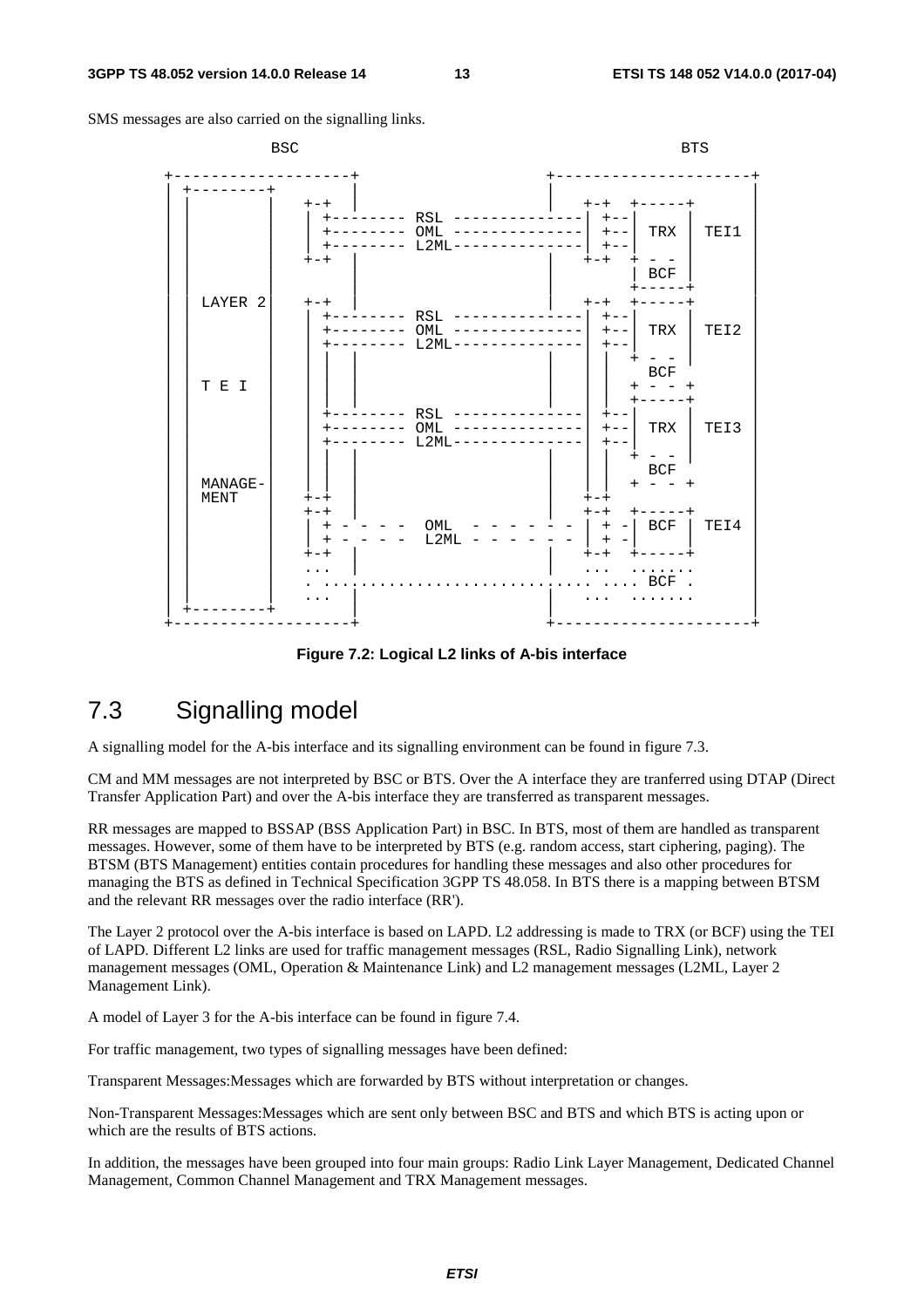Discrimination between these types and groups is based on the Message Discriminator which is sent as the first octet in all messages. Transparent and non-transparent messages are discriminated by a transparancy flag (T-bit) in the Message Discriminator. Transparent messages are merely forwarded to L2 on the radio interface.

In order to address the relevant radio channel, a Channel Number element is included to support the distribution of messages to relevant physical channels on the TRX. A Link Identifier element supports the distribution on logical links/channels on the radio interface (compare the DLCI element of the A interface, 3GPP TS 48.006).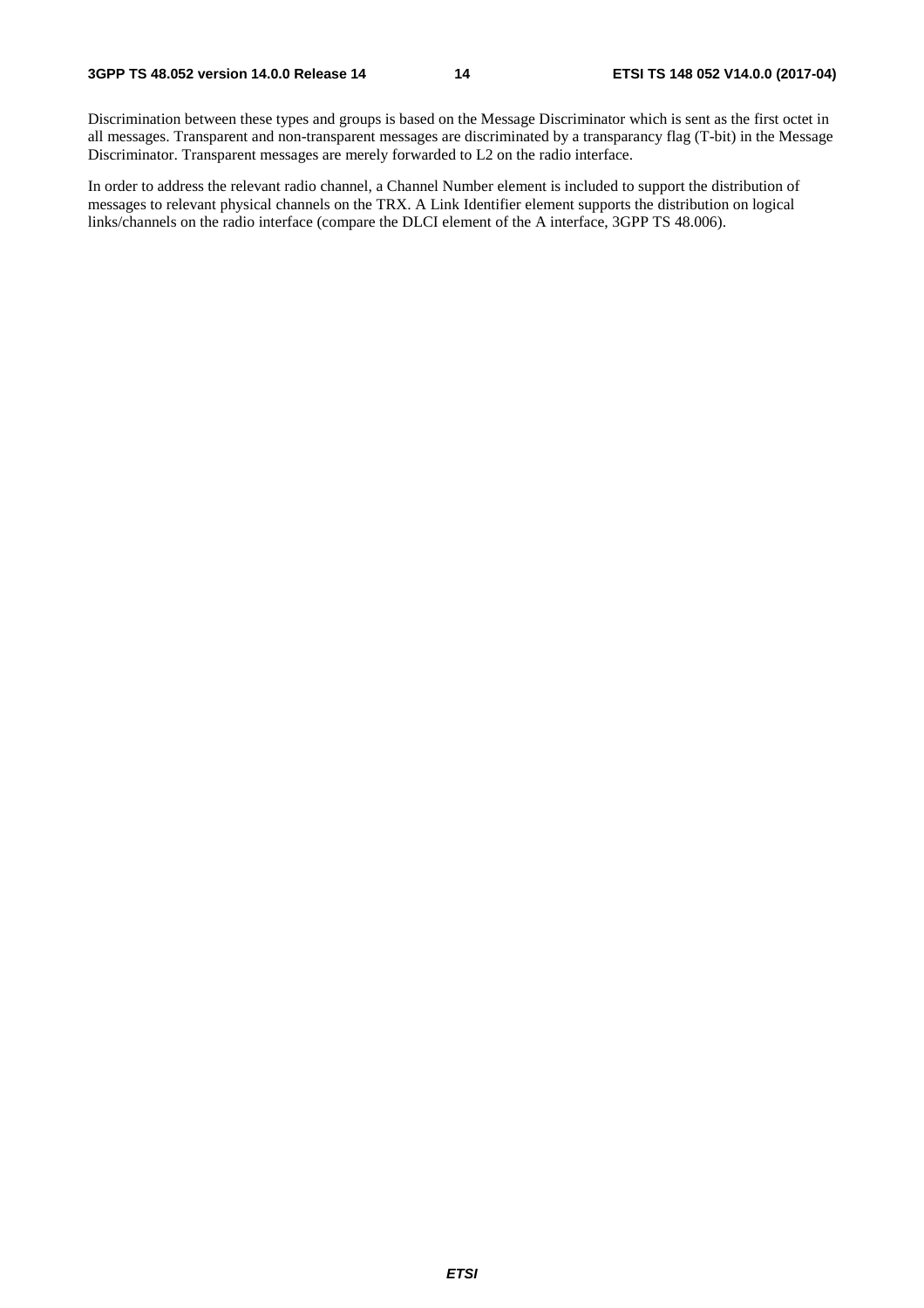

**Figure 7.3: Signalling model for the A-bis interface and its signalling environment**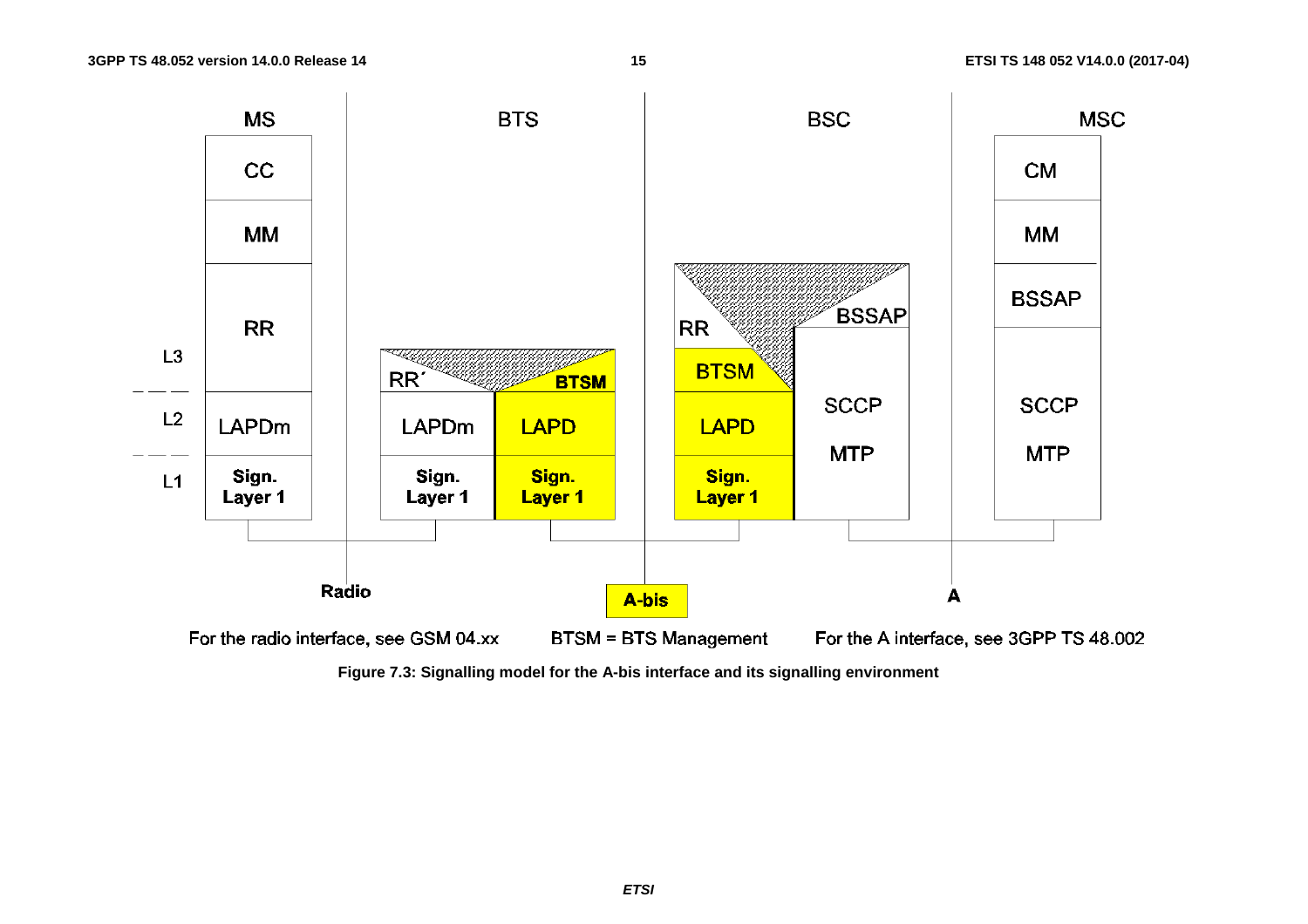

**Figure 7.4: L3 model**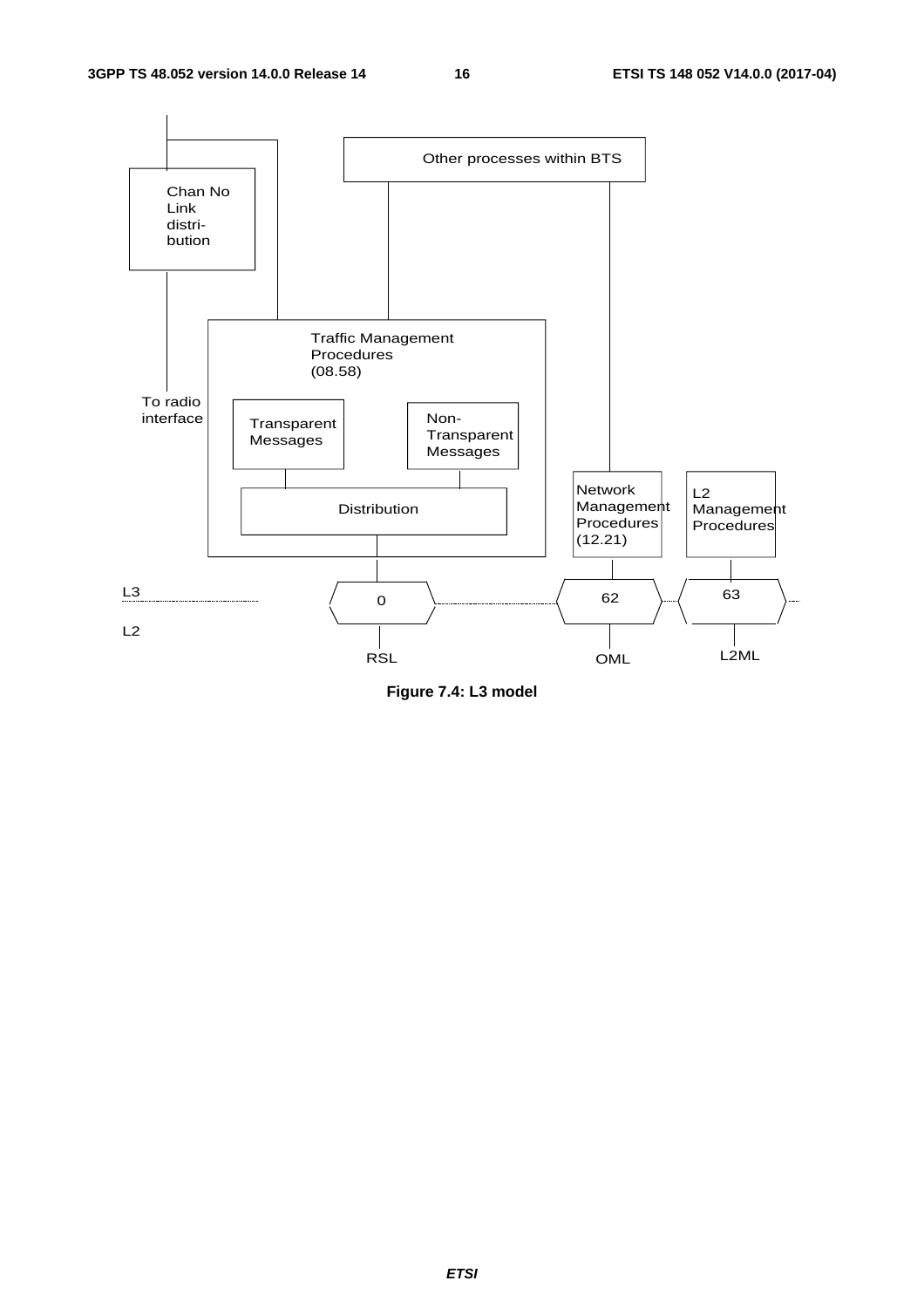### Annex A (informative): Change History

| TSG #        | <b>TSG Doc.</b> | I CR I Rev | Subject/Comment                          | <b>New</b> |
|--------------|-----------------|------------|------------------------------------------|------------|
| January 2016 |                 |            | IReI-13 version created based on y12.0.0 | 13.U.L     |

| <b>Change history</b> |                     |  |  |  |  |                                           |                |
|-----------------------|---------------------|--|--|--|--|-------------------------------------------|----------------|
| Date                  | <b>Meeting TDoc</b> |  |  |  |  | <b>CR   Rev   Cat   Subject/Comment  </b> | <b>New</b>     |
|                       |                     |  |  |  |  |                                           | <b>version</b> |
| 2017-03               | 75                  |  |  |  |  | Version for Release 14 (frozen at TSG-75) | 14.0.0         |